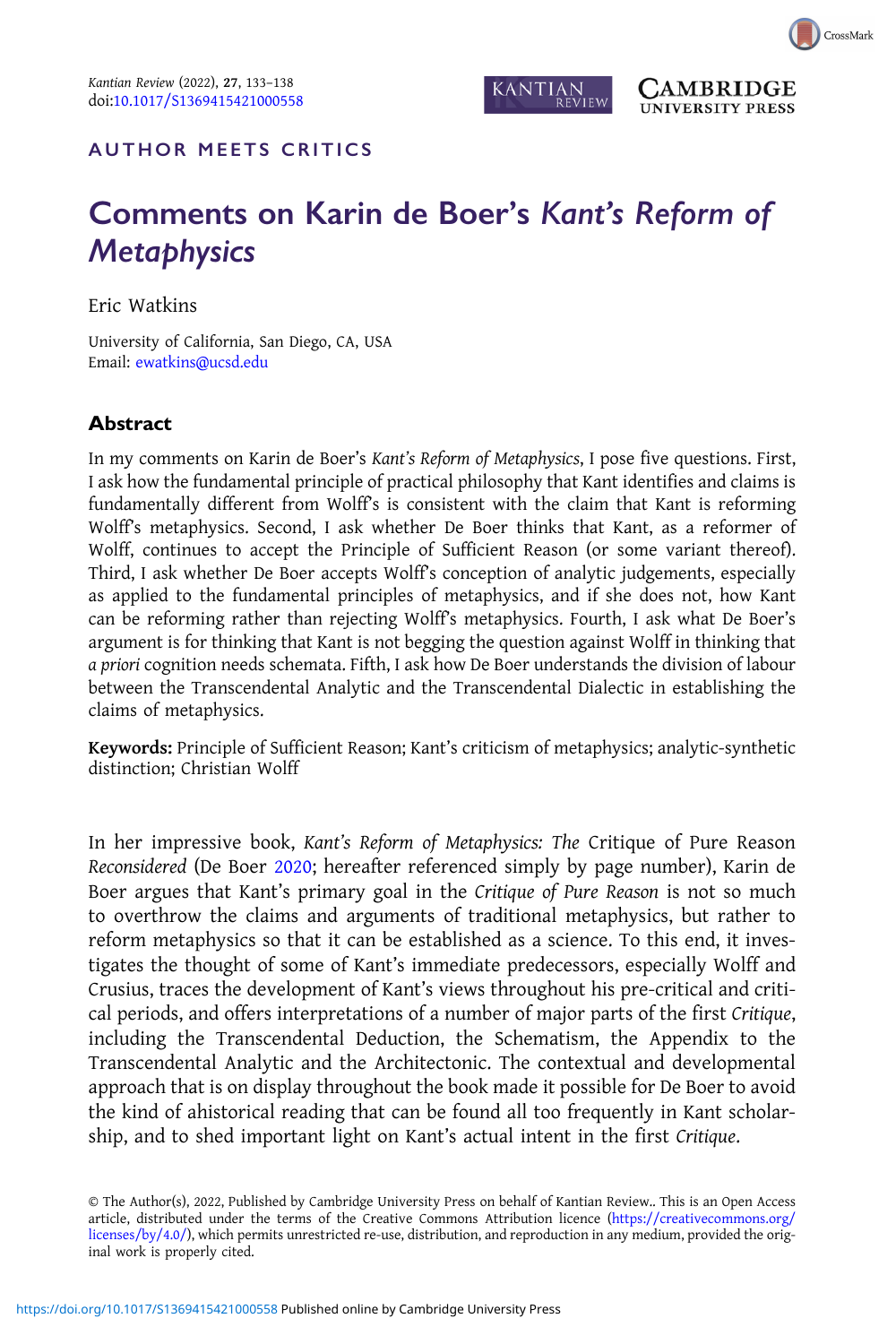De Boer's main thesis, that Kant's project is to reform traditional metaphysics, entails both that some things must be preserved and that some things must be rejected in metaphysics as it was practised in Kant's day. Specifically, according to De Boer, Kant took over from Wolff 'the idea of metaphysics as a comprehensive system of the concepts and principles constitutive of any cognition of objects as well as the idea that such a system ought to be established by means of a strict method' (p. 42). In this way, Kant would be able 'to preserve what he took to be the rational core of the metaphysical disciplines devoted to the soul, the world as such, and God', since those are crucial to supporting the moral improvement of human beings and to thwarting the dangers of scepticism, naturalism and, one might add, atheism (p. 3). He rejected, however, 'the assumption that the treatment of these ideas and their determination amounts to the cognition of objects' (ibid.), and one of his reasons for rejecting cognition of such objects is that it is based on the (according to Kant, mistaken) 'assumption that sensibility and thought are nothing but two different ways to obtain knowledge of things', an assumption that she labels 'continuism' because sensible intuitions and intellectual thoughts are on a continuum as they differ merely in degree rather than in kind, as Kant wants to maintain (p. 17).

In my comments, I would like to focus attention on five topics that are directly relevant to De Boer's main thesis. They concern: (1) practical philosophy, (2) the Principle of Sufficient Reason, (3) the analyticity or syntheticity of the fundamental principles of metaphysics, (4) Kant's argument for the indispensability of sensible schemata for cognition and (5) the role of the Transcendental Dialectic in Kant's criticism of traditional metaphysics. All of these topics are related, in one way or another, to De Boer's claim that Kant's critical philosophy should be viewed as reforming metaphysics rather than bringing about a revolution in philosophy.

First, Kant presents the fundamental principle of morality that underlies his entire practical philosophy not only as entirely new, but also as explicitly opposed to Wolff's. For example, in the Groundwork of the Metaphysics of Morals Kant complains that Wolff's practical philosophy is based (1) on a generic notion of volition that allows for both empirical and a priori motives rather than on a more specific principle that requires a motive that is a priori, and (2) on an indeterminate concept of perfection. From Kant's perspective, these points reveal that Wolff's position is heteronomous, in stark contrast to Kant's commitment to an autonomous principle of morality that is based on reason's legislation of the moral law. Insofar as the metaphysics that Kant most wants to rehabilitate is not theoretical – it cannot be, given the restrictions he places on our theoretical cognition – but rather practical, his criticism of the most basic principles of Wolff's practical philosophy can seem to stand in some tension with the claim that Kant is reforming Wolff's position.

Second, with respect to theoretical philosophy, Kant is typically thought of as being highly critical of all (or nearly all) metaphysical claims, but especially of those put forward by his rationalist predecessors, such as Wolff. For example, it is often claimed that Kant rejects the Principle of Sufficient Reason as dogmatic, which is consequential insofar as this principle is, for Leibniz and Wolff, one of the 'primary truths' that they put to use at many crucial junctures in their philosophical systems. Specifically, the Principle of Sufficient Reason is typically viewed either as unjustified – in his pre-critical period Kant explicitly rejected Wolff's derivation of it from the principle of contradiction as confused – or as inapplicable to things in themselves,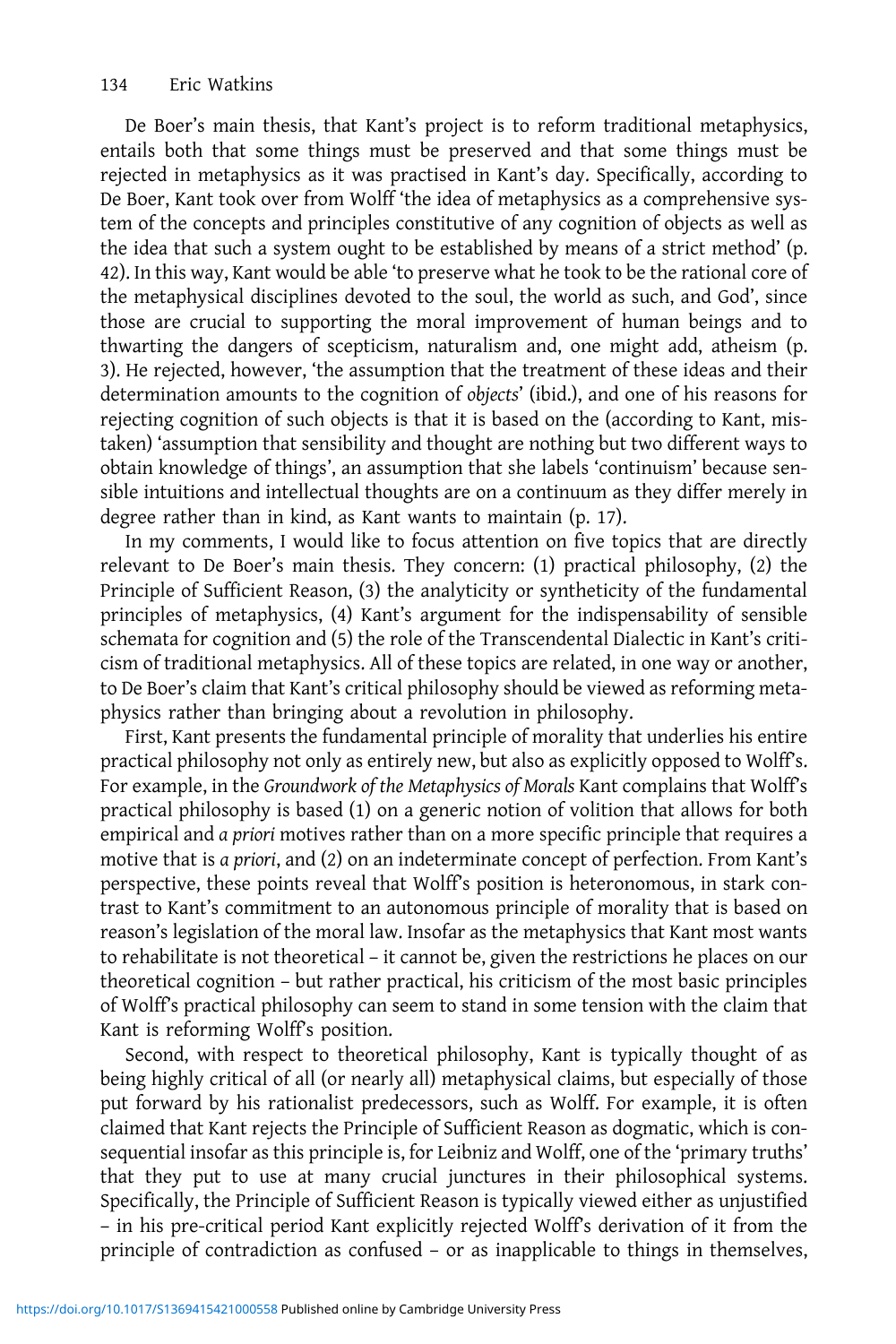since applying it to things in themselves would (allegedly) violate Kant's doctrine of epistemic humility. Indeed, many hold that Kant views with suspicion a close cousin of the Principle of Sufficient Reason, namely Kant's own Supreme Principle of Pure Reason: if the conditioned exists, then so too does the totality of its conditions and thus the unconditioned. In fact, their view is that this principle is precisely the source of the transcendental illusion that leads us to make dogmatic claims about the objects of special metaphysics. Now, I do not accept these claims as I think that Kant is much more sympathetic to the Supreme Principle as a principle that can be justified on the basis of the notions involved in the principle (and Kant's analysis of our faculty of reason). For there is significant textual evidence that Kant takes the Supreme Principle to apply to things in themselves. For example, in the Antinomy of Pure Reason, Kant claims:

If the conditioned as well as its condition are things in themselves, then when the first is given not only is the regress to the second given as a problem, but the latter is thereby really already given along with it; and, because this holds for all members of the series, then the complete series of conditions, and hence the unconditioned is thereby simultaneously given, or rather it is presupposed by the fact that the conditioned, which is possible only through that series, is given. (A498/B526; trans. throughout, Kant [1998\)](#page-5-0)

In fact, one can even make a case that it applies to appearances, though much would need to be said to articulate and defend this idea. However, viewed in this light, it seems that Kant is more of a reformer than a critic of Wolff on this point (though there are crucial differences between the Principle of Sufficient Reason and the Supreme Principle, given that the latter asserts the existence of the unconditioned, which is incompatible with the Principle of Sufficient Reason). Given this, is De Boer open to accepting the Supreme Principle and agreeing with my reformist view on this point? Or does she think that Kant's rejection of continuism somehow entails that Kant must reject Leibniz's and Wolff's Principle of Sufficient Reason and view his own Supreme Principle as the source of metaphysical error?

Third, the reason that is often given for rejecting claims like the Principle of Sufficient Reason is that they are supposed to be analytic, in contrast with the synthetic a priori claims that Kant believes would have to constitute the core of metaphysics. Lanier Anderson [\(2014](#page-5-0)) has recently argued that Kant's 'master argument' against traditional metaphysics of the specifically Wolffian variety turns on the alleged poverty of the notion of containment that is fundamental to the analytic judgements that Wolff limits himself to. Insofar as Kant breaks with Wolff by distinguishing between analytic and synthetic judgements and then maintaining that the most crucial claims of metaphysics are synthetic, one might think, as Anderson does, that Kant has broken radically with Wolff. Whether one agrees that this line of thought represents Kant's 'master argument' against the claims of traditional metaphysics or is rather a more limited metaphilosophical narrative that describes Kant's first-order results from a certain distance, it does require some kind of response, especially given that De Boer (rightly) takes Wolff's views seriously rather than dismisses all of his metaphysical claims as meaningless.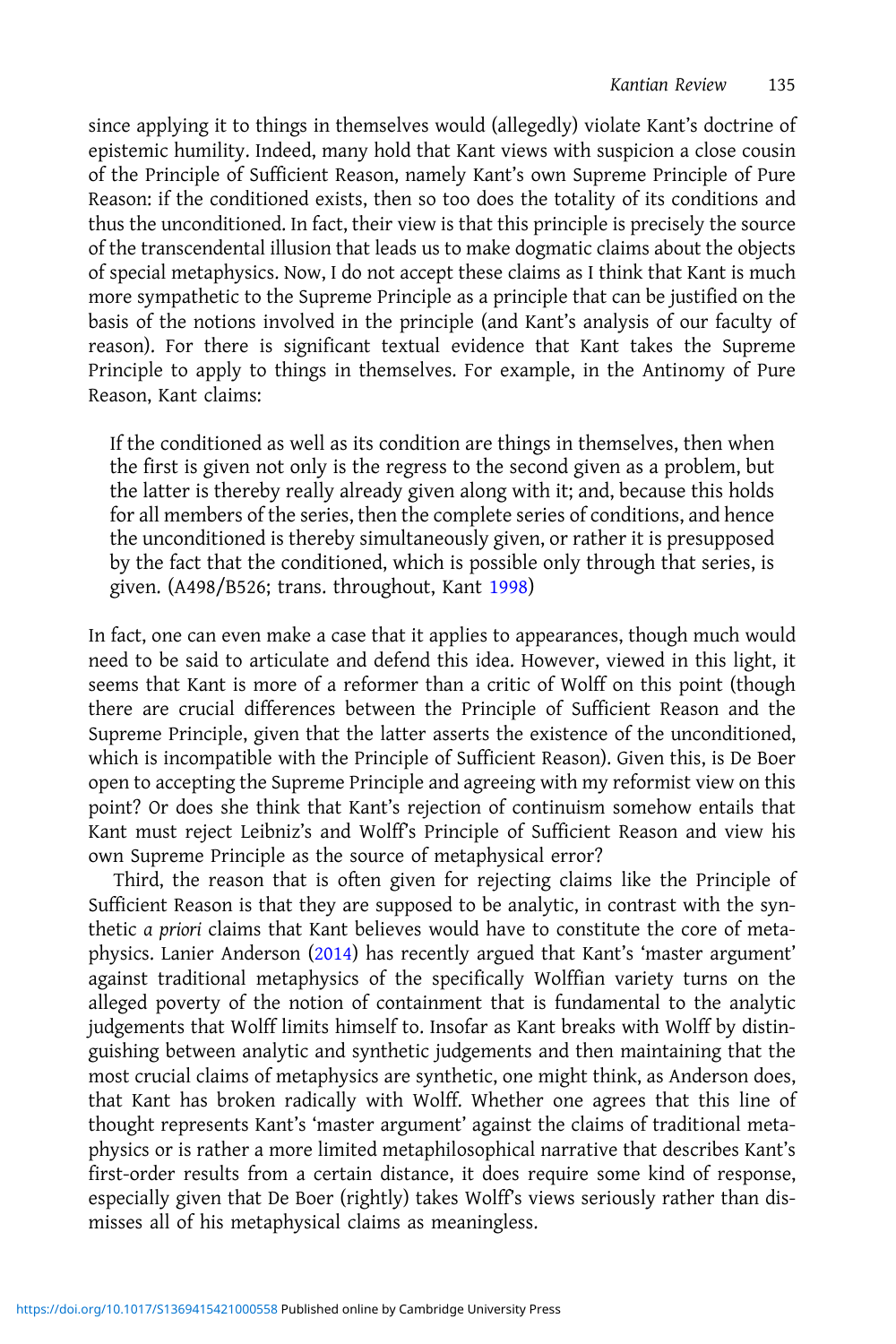Now, De Boer does indirectly discuss these issues in chapter 3 and chapter 8, where she claims that 'the pure understanding can establish metaphysics as a science by isolating its cognitions from the surreptitious impact of pure sensibility' (p. 70) and 'none of the metaphysical disciplines can consist of synthetic a priori judgments about things' (p. 253). However, it is one thing to say that if one removes all sensible elements from the understanding's concepts so as to form ideas of reason, this allows us to see the limits of sensibility more clearly, quite another to claim that the pure understanding can establish metaphysics as a science that must consist exclusively of analytic judgements such that Kant's position would be a continuation of Wolff's. While Kant may have thought that the fundamental principles of logic would have to be analytic, the metaphysics of nature that Kant envisions as one of the two parts of his system of philosophy would have to consist of synthetic a priori principles. Consider, for example, a passage from the Architectonic, where Kant explains how he is conceiving of philosophy: 'Now the legislation of human reason (philosophy) has two objects, nature and freedom, and thus contains the law of nature as well as the moral law, initially in two separate systems, but ultimately in a single philosophical system' (A840/B868). Though this passage does not specify that the laws of nature and the moral law are synthetic a priori principles, it does make clear that the system of philosophy that Kant is ultimately interested in consists of a priori laws of nature and an a priori moral law, and there are other passages that make it clear that these laws must be synthetic rather than analytic. So while I am sympathetic to seeing Kant as more of a reformer of Leibniz and Wolff on many points, it is not clear that it is possible to do so on this point.

Fourth, having suggested that Kant does not follow (and is right not to follow) Wolff in conceiving of philosophy as consisting in analytic principles, I now want to ask with what right Kant distances himself from Wolff's position on a related point. In chapter 6, De Boer claims that 'it is only in the Schematism Chapter that Kant fully develops the argument that supports his critique of post-Leibnizian metaphysics in the Transcendental Analytic' (p. 163). In the course of this chapter, De Boer makes a number of interesting interpretative moves that deserve serious scholarly attention. For example, she holds that when the categories are used to think things as such, they are 'nothing but deschematized pure concepts' (p. 164). However, I would like to focus on one of the other central claims made in this chapter, namely that 'any a priori cognition of objects rests on non-intellectual conditions he calls schemata' which 'occur wherever the human mind unifies a given manifold, except in the purported a priori judgments about things as such, the soul, the world as such, and God' (p. 164). The point I would like to focus on is simply why a rationalist like Wolff should accept such a non-intellectual condition. In short, why is Kant not simply begging the question against rationalists like Wolff? Presumably, De Boer is indirectly acknowledging this point when she says: 'Kant rejects a core assumption of Wolffian metaphysics, namely the assumption that the intellect can obtain a priori cognitions of things all by itself' (p. 169). That is fair enough as a matter of interpretation, but one might wonder both why Kant is justified in rejecting that assumption and, if he does reject an assumption that is, as she notes, crucial to rationalist metaphysics, how he can still be reforming their metaphysics rather than rejecting it.

As her argument is developed further in this chapter, De Boer notes, picking up on Kantian phrases, that without the schemata our purely intellectual concepts would be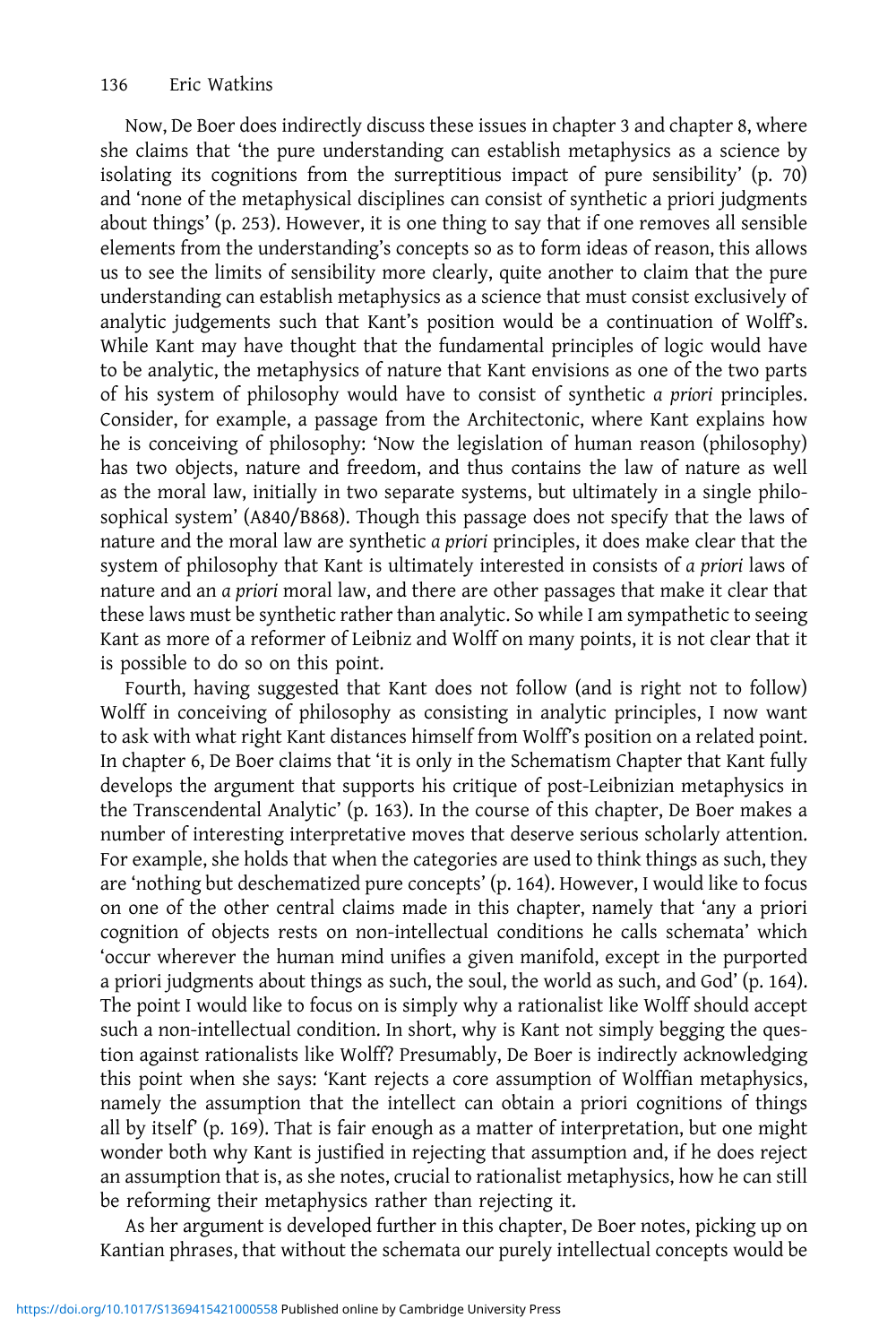empty and would not relate to an object. But what exactly does it mean to call a concept empty and precisely what kind of relation to an object would be missing if a concept does in fact refer to an object (because the object has the property that the concept represents it as having)? For example, if God happens to exist, then it can seem as if (1) the claim that 'God exists' is true, (2) its truth is based on the concept referring to God and (3) in some non-trivial sense the concept of God is not empty precisely because a relation of reference obtains between the concept (as it is used in the judgement) and the object. Now, the judgement that 'God exists' naturally does not amount to cognition insofar as cognition is a special mental state that requires the satisfaction of further conditions. Two distinct issues seem pressing. First, why should Wolff think that only cognition counts? Second, how can Kant rule out the possibility of true metaphysical judgements that are based on conceptual analysis without begging the question against the Wolffian?

Fifth, as is well-known, in the Transcendental Dialectic Kant offers an extensive analysis of pure reason so that he can determine whether it is able to generate cognition of the objects of special metaphysics. This is at least how Kant sets up the Transcendental Dialectic: 'Does reason in itself, i.e. pure reason, contain a priori synthetic principles and rules, and in what might such principles consist?' (A306/B363). He then answers this question by analysing and rejecting arguments that would establish cognition of the soul, the world as a totality and God. What this way of setting up the Transcendental Dialectic suggests is that, if the Transcendental Analytic had already established that we could not cognize things in themselves in general (which would thus have to include the soul, the world as a totality and God, since they are specific kinds of things in themselves), then Kant would be fully justified in immediately answering this question negatively and moving on. The first Critique would have been half as long, but, to my mind, also half as interesting.

However, if the Transcendental Dialectic contributes to the overall argument of the first Critique by showing that pure reason cannot generate cognition of the objects of special metaphysics, then one wonders what is supposed to establish that we cannot have cognition of the objects of general metaphysics. That is, if the Transcendental Dialectic shows both that Kant sees the need for an argument ruling out the possibility that we can cognize the soul, the world as a totality and God, and that he provides such an argument by ruling out all the main types of arguments that attempt to establish such specific claims to cognition, then it would seem, for analogous reasons, that Kant should also see the need to provide an argument that rules out the possibility that we can cognize things in themselves in general. But where are we supposed to find such an argument? Note that it cannot be in the Transcendental Analytic (e.g. the Transcendental Deduction), because if it were offered there, then the Transcendental Dialectic would not be needed. Instead, what the Transcendental Analytic shows is that the categories, which one might use to attempt to form cognition of the objects of general metaphysics, are valid for objects of experience, but that leaves unaddressed the objects of general metaphysics, namely the class of objects in general. It is tempting to think that there is a complex division of philosophical labour between the Transcendental Analytic and the Transcendental Dialectic that leads to the encompassing conclusion that Kant wants to be able to draw regarding both general and special metaphysics, but specifying the division of labour in a way that is consistent with Kant's actual arguments is not a simple or straightforward matter.